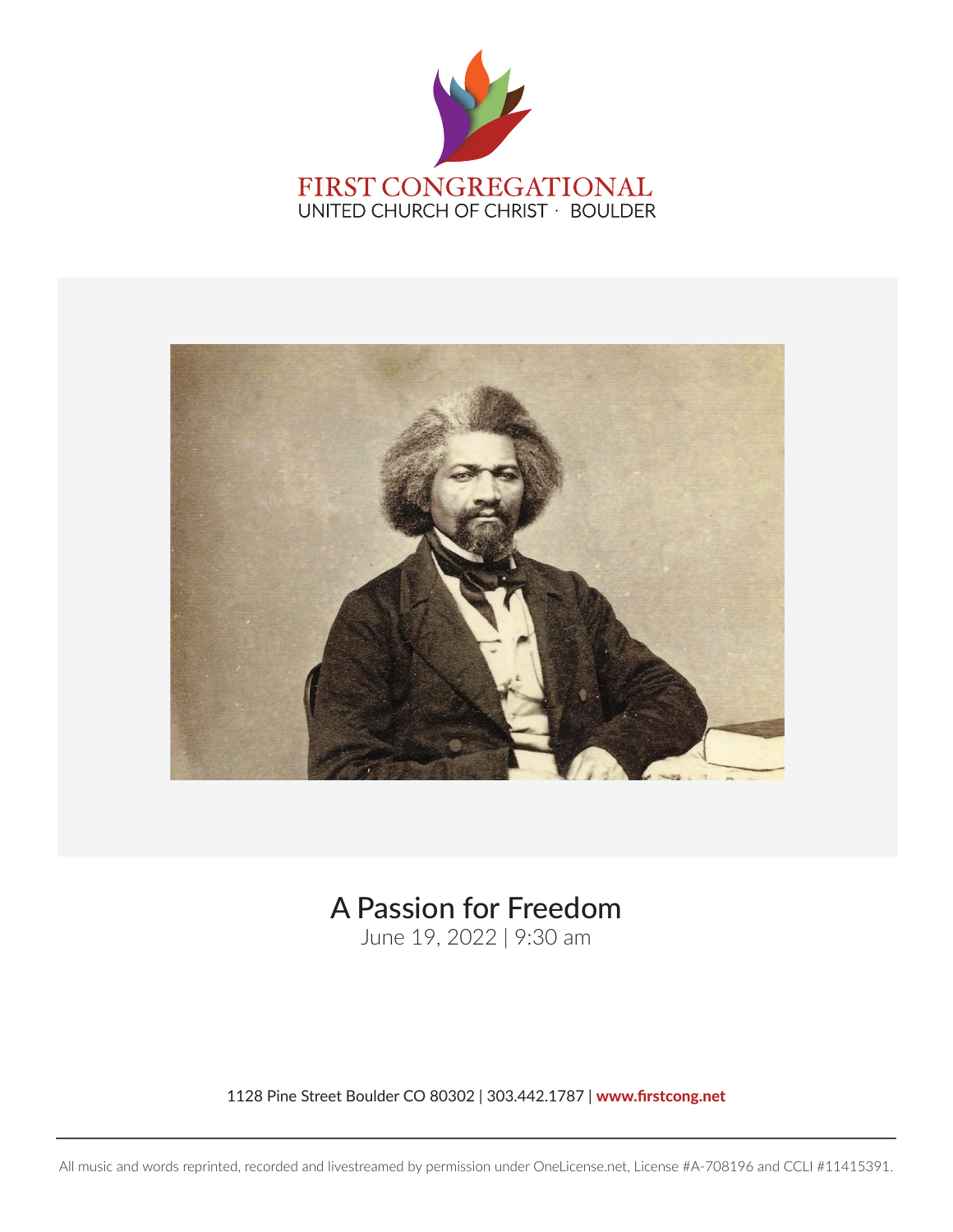Welcome to The First Congregational Church Boulder, a community of faith on a journey of faith. Founded in 1864, the first church built in Boulder, we have been gathering ever since as a community of kindred hearts to worship, to learn and grow in the light of God's grace, to extend ourselves in compassionate service, and to be instruments of God's transformation in the world.

As a member congregation of the United Church of Christ, we believe "God is still speaking." We listen and open our lives to the movement of God's Spirit stirring us up in the new thing God is always doing in our midst. We trust as our Pilgrim forbears prayed, "There is yet more light and truth to break forth from God's holy word."

Our commitment to the extravagant love of Jesus makes the words, "All are Welcome," as inclusive as they sound. We are glad you are here: believers and agnostics, conventional Christians and questioning skeptics, people brimming with hope and those who wander in despair, people of all races, cultures, and abilities, of all gender identities and sexual orientations. Whoever you are and wherever you are on life's journey, you are welcome here.

#### *The flowers this morning are given by Stewart & Karen Hoover in joyous celebration of their 50th wedding anniversary on June 16.*

CHURCH OFFICE SUMMER HOURS: Summer office hours are 9 am to 2 pm. If you need to visit the church or speak to Julie Griffitts please plan to come by during those hours.

PRESCHOOL & KINDERGARTEN starts in the Toddler Room (Downstairs in the Faith Center & to the right) before Worship. Pre/K children are exploring Creation with creation activities on the playground. ELEMENTARY CHILDREN will start in worship with their parents and will leave as indicated in the bulletin. During the Summer we will do creative projects that help our Earth!

COVID PROTOCOLS: The use of high-quality masks is strongly recommended in worship and meetings.

We have a HEARING LOOP SYSTEM which sends sound directly into a hearing aid/cochlear implant. Switch your hearing aid to T-coil. Or, in both the Sanctuary and Chapel, pocket-sized FM receivers are also available from the ushers. BYO earbuds or use the new ones provided. WHEELCHAIRS are available, please ask an usher for assistance.

If you would like to **DEDICATE FLOWERS** in a loved one's honor or memory for an upcoming Sunday service, please contact Elise Burnor, *[flowers@firstcong.net](mailto:flowers@firstcong.net)* or 720-745-8454.

#### YOUR GIVING

Online or in-person, you can count on the nurturing ministry of FCC Boulder Church. Each one of us plays an important part, including through our financial support. You may contribute BY CHECK to the church and mail to: First Congregational Church Boulder, 1128 Pine St. Boulder, CO 80302. Contribute by TEXT-TO-GIVE by texting: 73256 with the message joy2givefcc. Contribute **ELECTRONICALLY**: Sign in to your account in Realm, the church's database, where you may make an ACH payment from your bank account or contribute by credit card.



#### $\blacksquare$  $\vdots$   $\blacksquare$  IS THIS YOUR FIRST VISIT?

Please scan the QR and have a look around our website, be sure to sign up for our weekly email.

#### **STAFF**

Rev. Christina Braudaway-Bauman *Senior Minister* | Rev. Linda Kowatch *Associate Minister* Rev. Deborah Voss *Director of Christian Education |* Dr. Kajsa Teitelbaum *Director of Music* Calvin Hardy *Director of Youth Ministries |* Julie Griffitts *Office & Facilities Manager* Christopher Carter *Communication Specialist |* Renee Loewen *Accountant* Julia Wirth *Director of Children's Music |* Jessica Kressin *Chancel Choir Accompanist* Boheng Wang *Children's Choirs Accompanist |* Ginger Johnson *Child Care Coordinator* Angie Dickinson Mickle and Sam Botnick *| Lead AV Techs*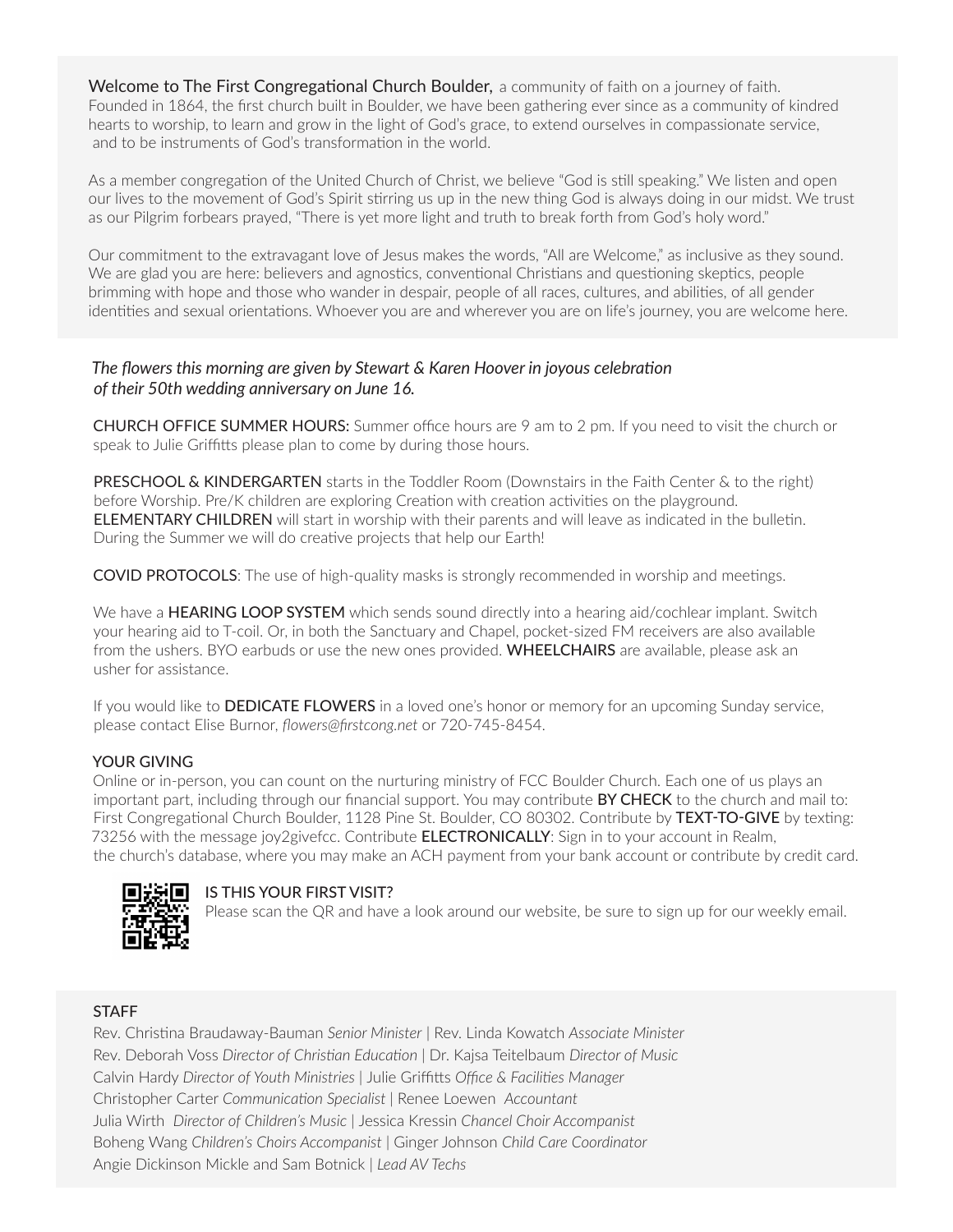## ORDER OF WORSHIP

**PRELUDE Hour of Peace Hour of Peace Florence B. Price Florence B. Price** Kajsa Teitelbaum, organ

#### **WELCOME** Rev. Linda Kowatch

#### **\*CALL TO WORSHIP**

The God of all people is present, **And God is worthy of our praise.** Come; remember the great things God has done for us. **May we not forget to teach our children the greatness of God.** May we not forget our past and those who have gone before us. **We remember our ancestors, our history, our Africa;**  We name our future in God's name, **A future where all of God's children thrive and live in freedom.** Let us lift up our voices in song, lift our arms in praise, and open our hearts in gratitude. **Let us greet God with our worship on this day.** 

#### **\*PASSING OF THE PEACE**

| <b>*HYMN #572</b>     | When Israel Was in Egypt's Land<br>Rebecca Flintoff, song leader                  |                   |
|-----------------------|-----------------------------------------------------------------------------------|-------------------|
| <b>VISUAL PRAYER</b>  | Martin Luther King Jr's Prayer for the Church<br>The Work of the People           |                   |
| <b>FIRST READING</b>  | Exodus $5.1-9$                                                                    |                   |
| <b>SECOND READING</b> | Luke 1.47-55                                                                      | Rev. Mark Pickett |
| <b>SERMON</b>         | A Passion for Freedom:<br>A Biographical Sermon on the life of Frederick Douglass |                   |

#### **MUSICAL MEDITATION**

#### **PRAYERS OF THE PEOPLE**

#### **THE LORD'S PRAYER**

**Our Father, who art in heaven, hallowed be thy name. Thy kingdom come, Thy will be done on earth as it is in heaven. Give us this day our daily bread. And forgive us our debts, as we forgive our debtors. And lead us not into temptation, but deliver us from evil. For thine is the kingdom and the power and the glory forever. Amen**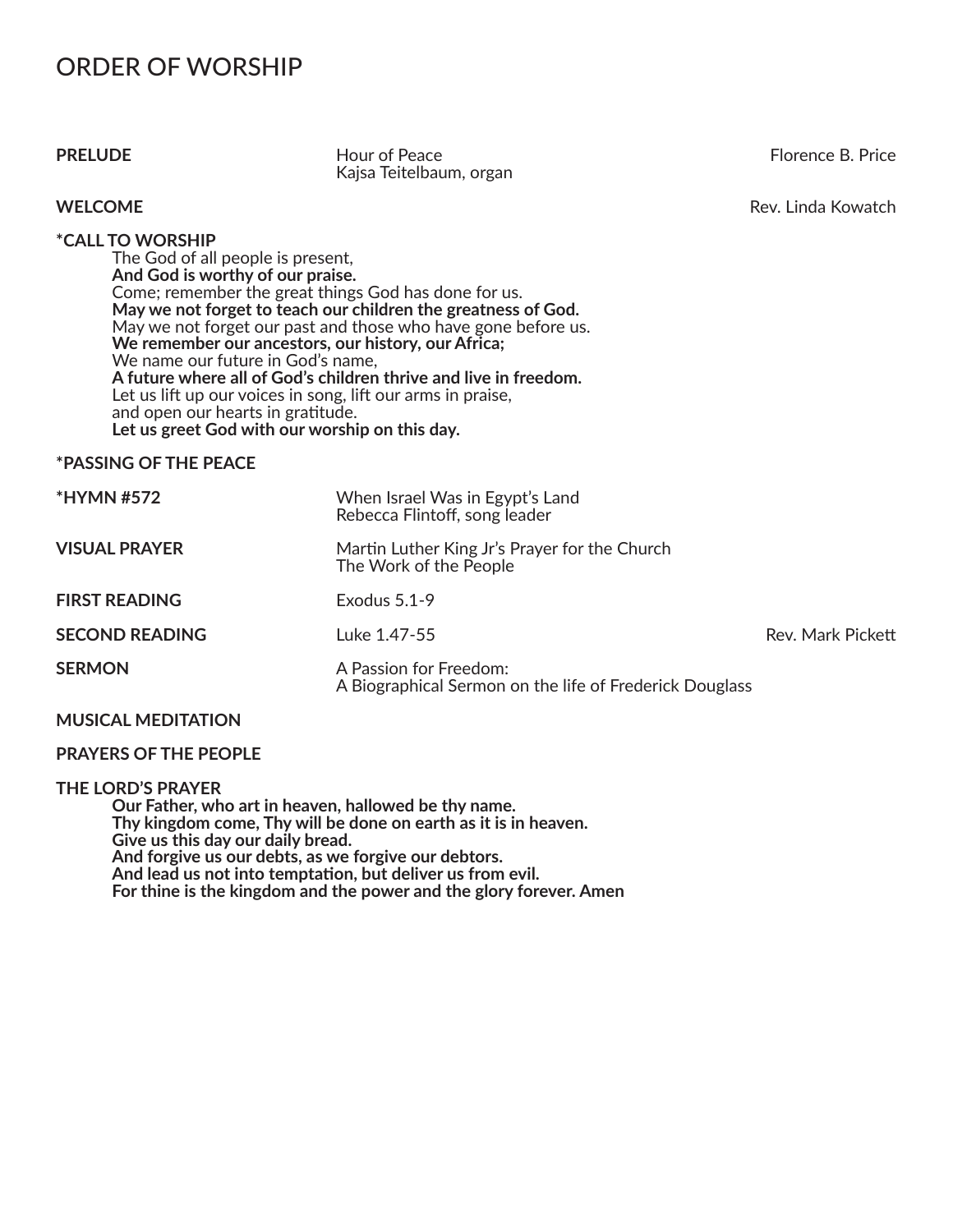**\*HYMN** Wade in the Water in the wa-ter, children, Wade in the wa - ter, wade in the wa - ter, God's a-gon-na trou-ble the wade wa - ter. The looks like the lead er Looks like the band that God's a-gon-na trou-ble the wa - ter. The Ho - ly Ghost a Just fol-low me down to rael - ite. Is.  $\sim$  $Mo - ses$ led, God's a-gon-na trou-ble the wa - ter. com-ing on me, Jor - dan's stream,

*From The Faith We Sing, Copyright 2000, Abingdon Press. Lyrics: African American spiritual; and Music: Carl Haywood, 1992 (Carl Haywood). CCLI copyright license no 11415391 Size C, CCLI streaming license CSPL181210 Size C.* 

#### **INVITATION TO COMMUNITY LIFE**

**MISSION MOMENT** The Reentry Initiative (TRI)

**OFFERTORY** P. Seeger **Reading Struck Constructs** Keep Your Eyes On the Prize **P. Seeger** P. Seeger

**\*RESPONSE OF PRAISE**

 **Praise God from whom all blessings flow; Praise God all creatures here below; Praise God for all that love has done; Creator, Christ, and Spirit One.** 

#### **\*PRAYER OF DEDICATION**

**Almighty God, We praise you for the many gifts you have given us: breath of life, your church, all that we have and all that we are. We offer these gifts back to you. Use these resources and our lives to support works of justice and peace so that all of your children are free. In the name of Christ we pray. Amen.**

**\*HYMN #471** What a Covenant

**\*BENEDICTION**

**POSTLUDE** 

**Postal God's Eye Is On the Sparrow arr. R. Flintoff arr. R. Flintoff arr. R. Flintoff arr. R. Flintoff arr. R. Flintoff arr. R. Flintoff arr. R. Flintoff arr. R. Flintoff arr. R. Flintoff arr. R. Flintoff arr. R. Flintoff** Rebecca Flintoff, vocals and cello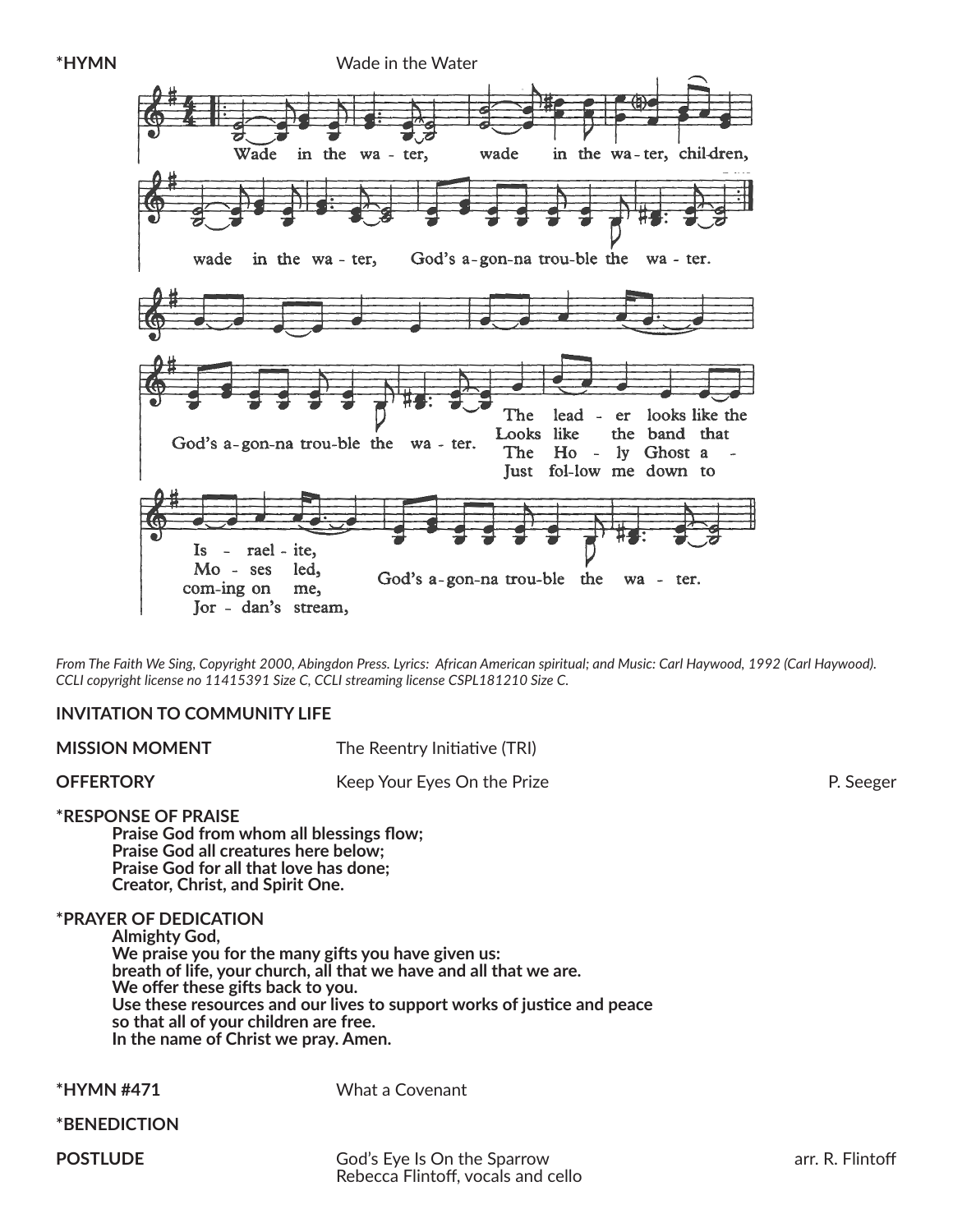## ANNOUNCEMENTS

### **COVID Safety Team Mask Recommendation**

Boulder continues to be categorized as RED on the COVID-19 Community Levels, therefore the COVID Safety Team strongly recommends the use of high-quality masks in worship and all meetings. Coffee Hour will remain on the Plaza and we encourage alternative options when refreshments are being served at gatherings. Please offer Zoom only or hybrid options at meetings. Thank you for caring for one another by wearing a mask. If you are feeling ill at all, please remember that our livestream worship is a safe option to protect others. For more info on Boulder County recommendations click here. [\(https://tinyurl.com/2zted53h\).](https://tinyurl.com/2zted53h)

#### **Community Coffee Hour**

Join us on the Plaza following worship for community coffee hour.

#### **The Reentry Initiative (TRI)**

The Reentry Initiative (TRI) is a community partner that receives support from our benevolence funds. TRI provides wraparound reentry support to those transitioning from incarceration into our community. They also work to reduce the stigma of incarceration through education, outreach, advocacy, and mission-aligned partnerships. To learn more about TRI:<https://www.reentryinitiative.org>

### **LGBTQIA+ and Allies Lunch Bunch**

On the 3rd Sunday of each month immediately following the worship service LGBTQIA+ Persons and Allies will go to a restaurant for food, fun and fellowship. Each person is responsible to purchase their own lunch. To RSVP and find out the restaurant location please email [linda@firstcong.net by](mailto:linda@firstcong.net) 4pm on the Friday prior to the 3rd Sunday. If you are a visitor and would like to **join us today**, please see Linda following the service. We would love for you to join us!

### **Juneteenth Community Celebration - Sunday, June 19 from 1 – 6 pm at Roosevelt Park**

The Racial Justice Ministry invites you to attend the Juneteenth Celebration in Longmont. A group of us will gather near the Rose Garden. This event is presented by the NAACP Boulder County Branch and is supported by several of our ministry partners. Text Matt Hess at 254-640-0389

#### **Reflections on Democracy's Moral Imperative with Former U.S. Senator Gary Hart Sunday, July 3 - 9:30 am Worship and 10:45 am Conversation**

Join us in person and online for worship as we welcome Gary Hart, U.S. Senator from Colorado (1975-1987), and former Presidential candidate. During worship at 9:30 am, Senator Hart will offer "Reflections on Democracy's Moral Imperative." Following the service, former U.S. Representative David Skaggs will moderate a conversation with Senator Hart as together we explore our democratic ideals and renew our aspirations.



## **Pick a Party Signups!**

 Sign up for one or more of our pick a party signups! Peruse all of the awesome events being hosted by members of our congregation in support of our high school mission trip. Check out all  $\blacksquare$  of the parties available so far and get signed up with the QR code.

## **The Great and Small Guide - Summer Devotional for the Kid in All of Us**

The Great and Small Guide, a sabbatical gift from Chris B-B, is full of ideas for answering summer's call of delight. Written by the amazing Rev. Quinn Caldwell, who will be with us in person on Sundays, July 10 and 17, the Guide is organized around 6 toe-tapping songs from the band, Butterflyfish. To access the songs see the Friday Weekly email. Each song brings a biblical story or idea to life, and is a springboard for activities everyone can enjoy. The ereader can also be found in the Friday Weekly email, or pick up a paper copy next time you're at church.

## **The McMane Arts Ministry Presents "In Plein Air" - Summer Exhibit**

The McMane Arts Ministry presents "In Plein Air", an Art Exhibit now up in the Heritage Room and our Link galleries for the summer. The Link is open from 9 am to 2 pm Monday through Friday.